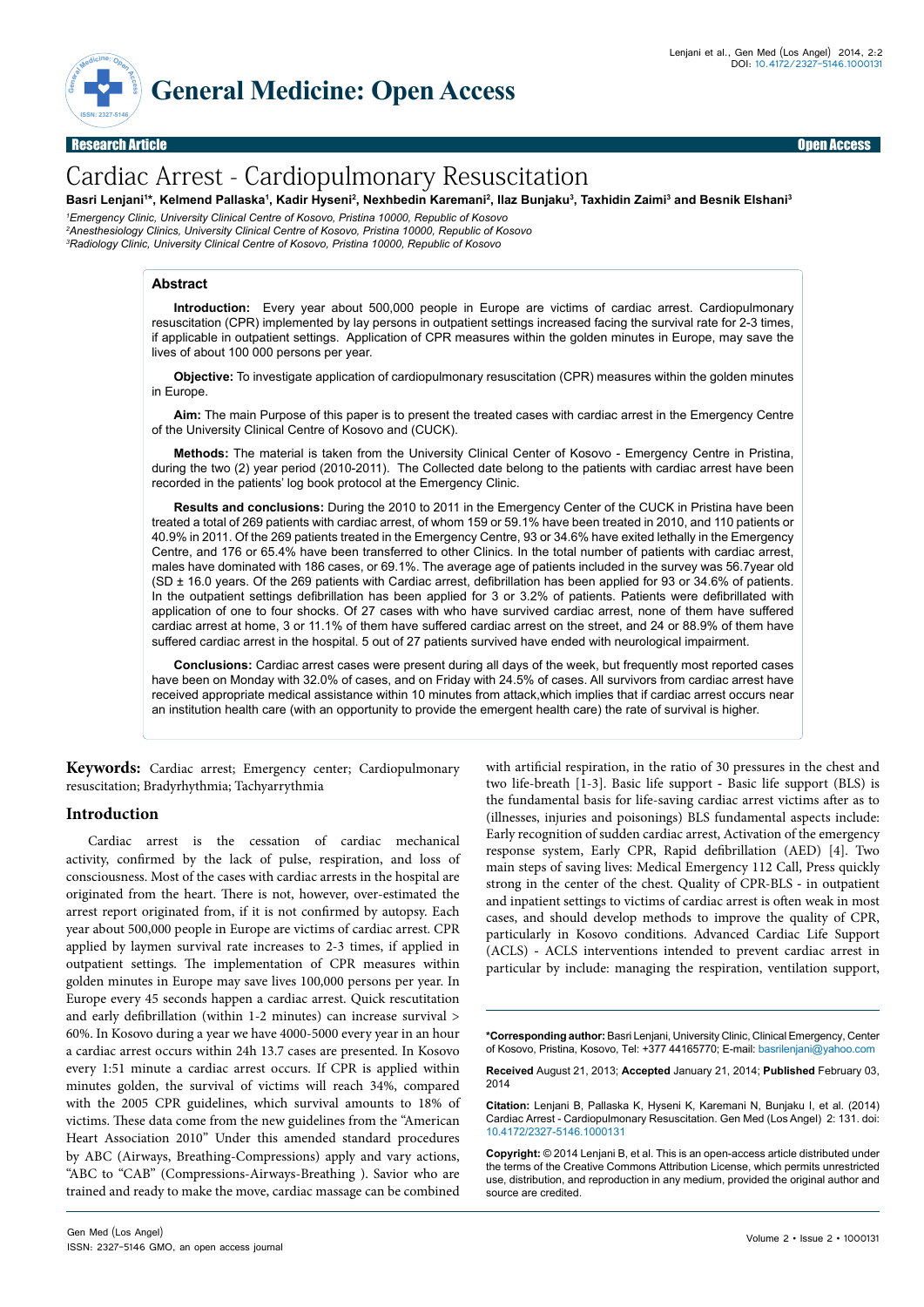handling bradyrhythmia and tachyarrythmia. *Advanced Cardiac Life Support - ACLS,* which administered medications, cardiac monitoring and other technical-medical [5].

# **Research Puropses**

The main purpose of this paper to reduce the incidence, longevity and mortality of persons from cardiac arrest in the street, at home and in hospital environments for the implementation of early fast intervention of CPR to save people's lives with life threatening. The implementation of Basic Life Support (BLS) and learn how to work Advanced Cardiac Life Support (ALCS) is the fundamental purpose of saving the lives of victims with cardiac arrest [6].

### **Materials and Methods**

The material is taken from the University Clinical Center of Kosovo - Emergency Clinic in Prishtina on two-year period 2010-2011. The data were derived from the protocol of the Emergency Clinic patients with cardiac arrest patients [7]. There are investigated only patients with cardiac arrest origined cardiac. Purpose is realized on the basis of: the anamnesis, vital status parameters, objective examination results, diagnostic research - laboratory and radiology, statistical parameters, the index structure, and the arithmetic average and standard deviation. Statistical tests: X2-test and T-tests. Test verification is made for 95% confidence level and 99%, respectively  $p<0:01$  and  $p<0:05$  [8].

# **Results**

In the UCC Emergency Clinic in Prishtina during 2010-2011 were treated 269 patients with cardiac arrest from which 159 or 59.1% were treated in 2010 while 110 or 40.9% in 2011 (Table 1).

The average age of the patients included in the survey was 56.7 years  $(SD ± 16.0 \text{ years})$ , the youngest patient was under 1 year and the oldest 92 years (Table 2).

The average age of female patients included in the survey was 55.2 years ( $SD \pm 14.6$  years), the youngest patient was 20 years and the oldest 92 years. The average age of male patients included in the survey was 57.3 years (SD  $\pm$  16.6 years), the youngest patient was under 1 year and the oldest 87 years. T-test averages have not earned the distinction with important statistically significant between the average age by gender (t  $= 0.99$ , P $> 0:05$ ) [9-11] (Table 3). As shown in Table 5 we had only one case or 0.4% children less than one year, two cases or 0.7% 1-6 years, 1

| Year  | N   | $\%$  |
|-------|-----|-------|
| 2010  | 159 | 59.1  |
| 2011  | 110 | 40.9  |
| Total | 269 | 100.0 |

**Table 1:** Number of patients with cardiac arrest in years.

|                 | <b>Sex</b>              |      |              |
|-----------------|-------------------------|------|--------------|
| Age             | F                       | M    | <b>Total</b> |
| N               | 83                      | 186  | 269          |
| Average         | 55.2                    | 57.3 | 56.7         |
| DS              | 14.6                    | 16.6 | 16.0         |
| Min             | 20                      | 1    | 1            |
| <b>Max</b>      | 92                      | 87   | 92           |
| T-test, P-value | $T = 0.99$ , $P > 0.05$ |      |              |

**Table 2.** Parameters age of the patients by gender

| <b>Sex</b> |    |       |                | <b>Total</b> |                |       |
|------------|----|-------|----------------|--------------|----------------|-------|
| Age-group  |    | F     |                | M            |                |       |
|            | N  | %     | N              | %            | N              | %     |
| <1         | ۰  | -     | 1              | 0.5          | 1              | 0.4   |
| $1 - 6$    | ۰  | ۰     | $\overline{2}$ | 1.1          | $\overline{2}$ | 0.7   |
| $7 - 18$   | -  | ۰     | 1              | 0.5          | 1              | 0.4   |
| 19-64      | 60 | 72.3  | 117            | 62.9         | 177            | 65.8  |
| $65 +$     | 23 | 27.7  | 65             | 34.9         | 88             | 32.7  |
| Total      | 83 | 100.0 | 186            | 100.0        | 269            | 100.0 |

 **Table 3.** Patients with cardiac arrest by age group and sex.

| <b>Heart rate</b> | Ν   | $\frac{9}{6}$ |
|-------------------|-----|---------------|
| TV                | 20  | 7.4           |
| FV                | 39  | 14.5          |
| <b>Assis</b>      | 193 | 71.7          |
| (PEA)             | 17  | 6.3           |
| Total             | 269 | 100.0         |

**Table 4.** Pathophysilogy forms of presentation in early ECG CPR procedures.

| <b>Defibrillation</b>            | Ν  | v.    |
|----------------------------------|----|-------|
| In outpatient settings           |    | 32    |
| In hospital environments UCC CEO | 90 | 968   |
| In total                         | qз | 100.0 |

**Table 5.** The number of patients defibrillated in outpatient settings and hospital environments.

| <b>Number of hits friend</b> |    | $\%$  |
|------------------------------|----|-------|
| $1 \times DC$                | 20 | 21.5  |
| $2 \times DC$                | 38 | 40.9  |
| $3 \times DC$                | 22 | 23.7  |
| $4 \times DC$                | 13 | 14.0  |
| Total                        | 93 | 100.0 |

**Table 6.** Defibrilliation number of actions during CPR measures.

| <b>CPR</b>               | Ν   | v.    |
|--------------------------|-----|-------|
| In hospital environments | 243 | 90.3  |
| In outpatient settings   |     | 11    |
| Not CPR                  | 37  | 13.8  |
| In total                 | 269 | 100.0 |

**Table 7.** The number of patients in whom CPR measures are implemented.

case or 0.4% of the age group 7-18 years, 177 cases or 65.8% of 19-64 years age group and 88 cases or 32.7% were 65 or more years. Children with cardiac arrest have been only males, while patient females were adult 19-64 years 72.3% and 65 or more years 23 or 27.7% [12].

In early cardiopulmonary resuscitation procedures we had 20 patients or 7.4% of all patients with ventricular tachycardia, 39 or 14.5% with ventricular fibrillation, 193 or 71.7% of Asystole and 17 or 6.3% with no pulse electrical activity (electromechanical dissociation) [13] (Table 6). At the end of the CPR procedures we had 26 patients or 9.7% of all patients with ventricular tachycardia, 34 or 12.6% with ventricular fibrillation, 168 or 62.5% of Asystole, 14 or 5.2% of electrical activity without pulse and 27 or 10.0% the normal rythm (Table 7). Of 269 patients with cardiac arrest defribillation is applied to 93 or 34.6%. In outpatien settings defribillation is made to three or 3.2% of patients [14] (Table 4).

Cardiopulmunary resuscitation of 243 patients or 90.3% is applied

Page 2 of 4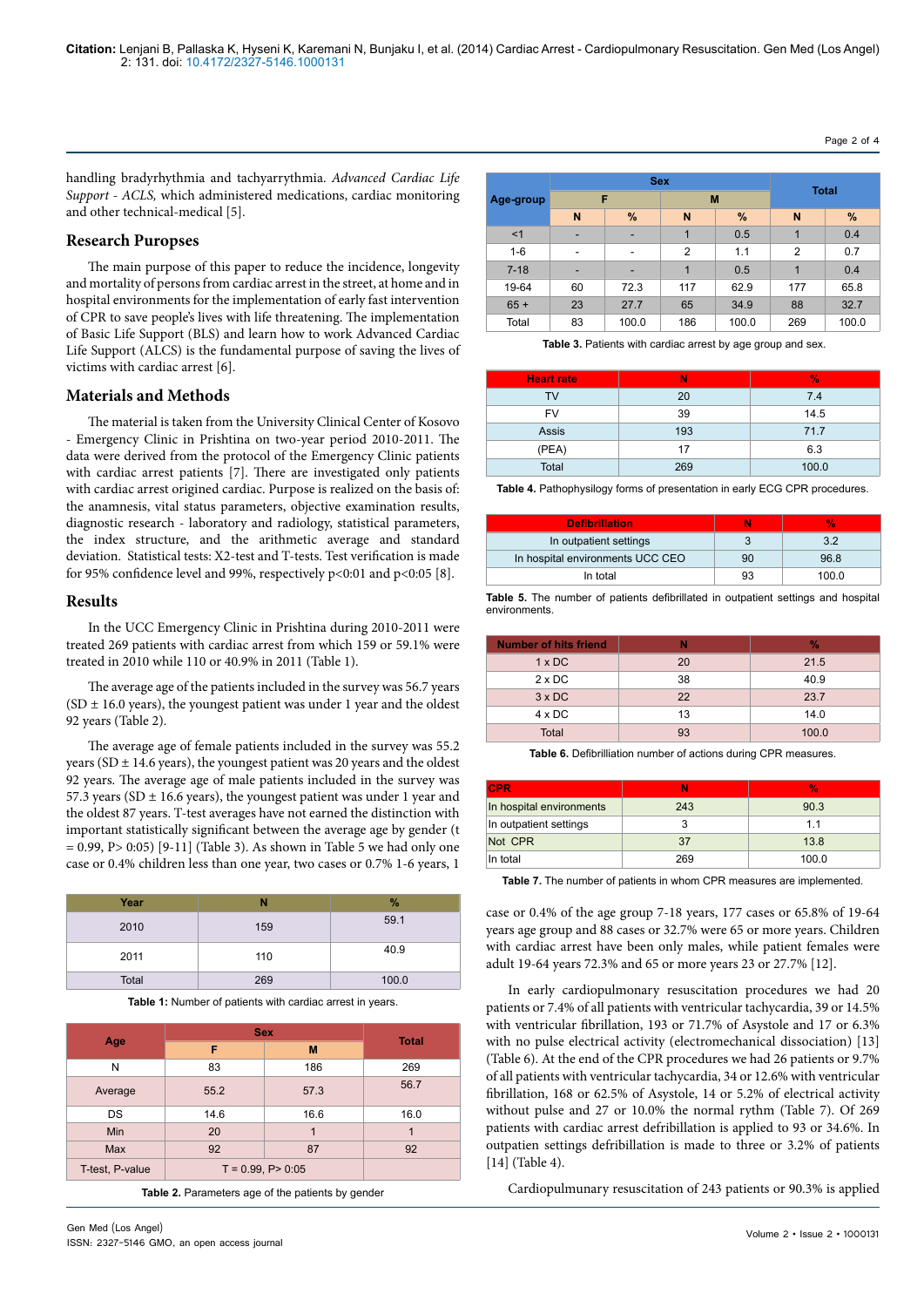| Country       |    | $\frac{9}{6}$ |
|---------------|----|---------------|
| Back home     |    |               |
| <b>Street</b> |    | 11.1          |
| Hospital      | 24 | 88.9          |
| In total      | 27 | 100.0         |

**Table 8.** The number of survivors of cardiac arrest at home sick, roads and hospital.

| Days of the Week | N   | $\%$  |
|------------------|-----|-------|
| Monday           | 86  | 32.0  |
| Tuesday          | 25  | 9.3   |
| Wednesday        | 34  | 12.6  |
| Thursday         | 29  | 10.8  |
| Friday           | 66  | 24.5  |
| Saturday         | 26  | 9.7   |
| Sunday           | 23  | 8.6   |
| In total         | 269 | 100.0 |

**Table 9:** Cardiac arrest occurred by days of the week.

in hospital environments, to 3 or 1.1% is applied in outpatient settings and 37 or 13.8% is applied cardiopulmonary resusciation [15] (Table 5).

The defribilliated patiens are applied from a shock stroke to four shock strokes [16]. A shock stroke is applied to 20 patients or 21.5%, two shock strokes to 38 or 40.9%, three shock strokes to 22 or 23.7% and four shock strokes to 13 or 14.0% (Table 6).

Cardiopulmonary resuscitation of 243 patients or 90.3% is applied in hospital environments, to 3 or 1.1% is applied in outpatient settings and 37 or 13.8% is applied cardiopulmonary resusciation (Table 7). In our clinical material 242 or 90.0% of the patients were endotracheal Intubation. The four patients or 1.5% endotracheal intubation is made in outpatient settings, the 238 or 88.5% in hospital environment (from 269 193 patients with cardiac arrest or 71.7% came in emergency wthout life-signs, and 76 or 28.3% of patients had pupil-dilated less than 4 mm [17].

At the end of treatment in UCC 242 patients or 90.0% are fatal, whereas only 27 patients or 10.0% survive. Those survivors of cardiac arrest have received adequate medical aid within 10 minutes after the attack. Out of the total number 3 or 11.1% were treated within the first and second minutes after the attack, 21 or 77.8% in the third minute and the fourth and three others from the fifth minute to ten minutes after the attack [18]. There were no survivors when medical aid is provided later.Of the 27 cases of cardiac arrest survivors none of them had cardiac arrest at home, 3 or 11.1% had cardiac arrest in the street and 24 or 88.9% had cardiac arrest in hospital [19]. Which means that if the cardiac arrest occurs near health institution (ability to give emergency aid) survival rate is higher (Table 8). As shown in Table 8, the 27 survivors 5 or 18.5% have completed neurological damage.

Cases with cardiac arrest has had on all days of the week but mostly there was on Monday with 32.0% of cases, then on Friday with 24.5% while other days is similar and ranges from 12.6% on Wednesday, 10.8% on Thursday, 9.7% on Saturday, 9.3% on Tuesday and 8.6% on Sunday (Table 9).

#### **Discussion and Conclusions**

Cardiac arrest is the leading cause of sudden death. The implementation of CPR measures within the gold miutes in Europe may save lives of 100,000 people in a year [20-22]. In Helsinki, Finland, 67% of all cardiac arrest with cardiac origin are verified by autopsy. 90% of cardiac arrests occured in Sweden, are cardiac origin, as a result of ischemic heart

disease, while 10% are due to heart disease and other diseases, such as valvular or cardiomyopathy. In Kosovo within a year there are 4000- 5000 every one hour a cardiac arrest occurs and within 24 hours occur to 13.7 cases. In Kosovo every 1:51 minute occurs a cardiac arrest. Cardiac arrest in outpatient settings in Kosovo is more common among different age group, with very high mortality results [4]. Women who suffer from cardiac arrest increases about 29% share, the mortality rate in Europe is still high [1,3,4]. Therefore, strict implementation of the new CPR recomandation will significantly help to reduce disability and mortality in Kosovo [23-25]. Whereas in America and Europe is significantly lower. In America and Europe disability and mortality from cardiac arrest is lower in comparison with Kosovo. While the developed countries like America, Sweden, Australia, France, Germany etc. economically well developed, have invested in legislation regulating care emergency medical services in outpatient settings and hospital environment [26]. This has affected the provision of medical services for emergent medical supplies and education and training and education of nurses and doctors as well as population. But in Kosovo emergency medical services are developing and in the future remains to be emergency medical services priority to Ministry of Health and the Government of Kosovo. For this reason emergency medical services to us and in Europe do not generate revenue but to persons escape danger [27].

#### **Recommendations**

Support, advancement and empowerment of the SHEM by the Ministry of Health in three levels of organisation of the health system to support these directions as in : Advancement and empowerment of emergency medical services and hospital environment and outpatient settings. Establishing standards for ambulances For ex SHEM outpatient settings. Establishing long-term policies and strategies for SHEM. Education and continuous training of staff in emergency outpatient settings and hospital environments. Establishing protocols, algorithms and guide clinic Formation of cardiac medical teams and hospital environment and outpatient settings. To encourage and develop emergency medical services as an integral part of the unique health system [28]. The goals of the national program models SHEM, which are mandatory to be regulated through legislation and laws to be implemented.

#### **References**

- 1. [Hüpfl M, Selig HF, Nagele P \(2010\) Chest-compression-only versus standard](http://www.ncbi.nlm.nih.gov/pubmed/20951422)  [cardiopulmonary resuscitation: a meta-analysis. Lancet 376: 1552-1557.](http://www.ncbi.nlm.nih.gov/pubmed/20951422)
- 2. [Berg RA, Hemphill R, Abella BS, Aufderheide TP, Cave DM, et al. \(2010\)](http://www.ncbi.nlm.nih.gov/pubmed/20956221)  [Part 5: adult basic life support: 2010 American Heart Association Guidelines](http://www.ncbi.nlm.nih.gov/pubmed/20956221)  [for Cardiopulmonary Resuscitation and Emergency Cardiovascular Care.](http://www.ncbi.nlm.nih.gov/pubmed/20956221)  [Circulation 122: S685-705.](http://www.ncbi.nlm.nih.gov/pubmed/20956221)
- 3. [Ogawa T, Akahane M, Koike S, Tanabe S, Mizoguchi T, et al. \(2011\) Outcomes](http://www.bmj.com/content/342/bmj.c7106)  [of chest compression only CPR versus conventional CPR conducted by lay](http://www.bmj.com/content/342/bmj.c7106)  [people in patients with out of hospital cardiopulmonary arrest witnessed by](http://www.bmj.com/content/342/bmj.c7106)  [bystanders: nationwide population based observational study. BMJ 342: c7106.](http://www.bmj.com/content/342/bmj.c7106)
- 4. [Vanden Hoek TL, Morrison LJ, Shuster M, Donnino M, Sinz E, et al. \(2010\) Part](http://www.ncbi.nlm.nih.gov/pubmed/20956228)  [12: Cardiac Arrest in Special Situations: 2010 American Heart Association Care](http://www.ncbi.nlm.nih.gov/pubmed/20956228)  [Guidelines for Cardiopulmonary Resuscitation and Emergency Cardiovascular](http://www.ncbi.nlm.nih.gov/pubmed/20956228)  [Care. Circulation 122: S819-S851.](http://www.ncbi.nlm.nih.gov/pubmed/20956228)
- 5. [Field JM, Hazinski MF, Sayre MR, Chameides L, Schexnayder SM, et al. \(2010\)](http://www.ncbi.nlm.nih.gov/pubmed/20956217)  [Part 1: Executive Summary: 2010 American Heart Association Guidelines](http://www.ncbi.nlm.nih.gov/pubmed/20956217)  [for Cardiopulmonary Resuscitation and Emergency Cardiovascular Care.](http://www.ncbi.nlm.nih.gov/pubmed/20956217)  [Circulation 122: S640-S650.](http://www.ncbi.nlm.nih.gov/pubmed/20956217)
- 6. [Sayre MR, O'Connor RE, Atkins DL, Billi JE, Callaway CW, et al. \(2010\)](http://www.ncbi.nlm.nih.gov/pubmed/20956218)  [Part 2: Evidence Evaluation and Management of Potential or Perceived](http://www.ncbi.nlm.nih.gov/pubmed/20956218)  [Conflicts Resuscitation and Emergency Cardiovascular Care of Interest: 2010](http://www.ncbi.nlm.nih.gov/pubmed/20956218)  [American Heart Association Guidelines for Cardiopulmonary Resuscitation and](http://www.ncbi.nlm.nih.gov/pubmed/20956218)  [Emergency Cardiovascular Care. Circulation 122: S657-S664.](http://www.ncbi.nlm.nih.gov/pubmed/20956218)

#### Page 3 of 4